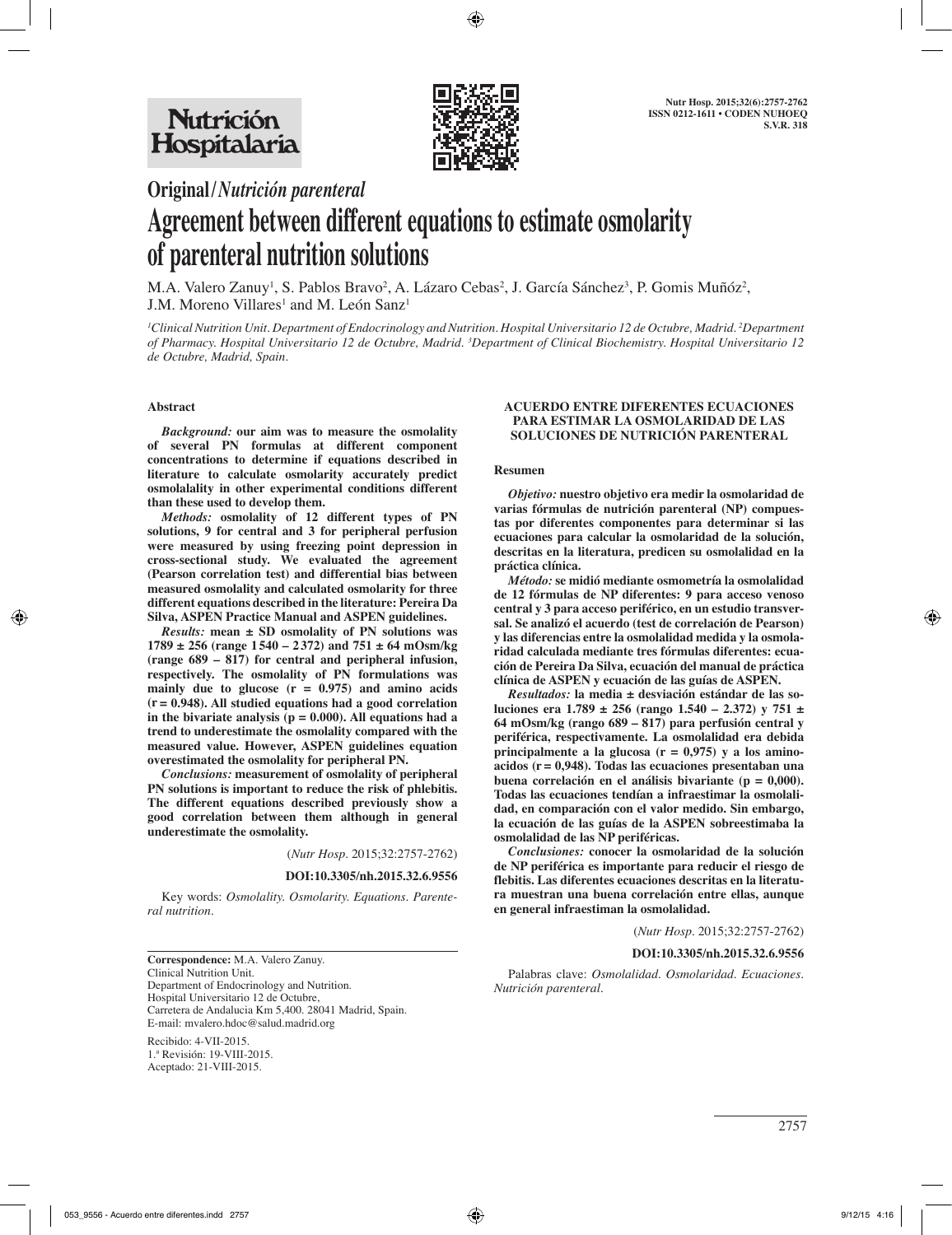# **Introduction**

Parenteral nutrition (PN) is an admixture of different components. High concentration of amino acids, dextrose, lipids, electrolytes, trace elements and vitamins are administrated according to weight, height, age, sex and clinical conditions. This results in hyperosmolar PN solutions. It is important to know the final osmolality values of PN formulations because they dictate the type of intravenous access used. High-osmolality PN solutions infused into a peripheral vein will require frequent changes of injection site to decrease the risk of phlebitis. The peripheral vein can not generally tolerate an osmolarity superior to 850 - 900 mOsm/l. It is noteworthy that maximum recommended values are given as osmolarity, not osmolality values. Osmolality and osmolarity are different concepts to quantify the osmotic pressure of a solution. They are erroneously interchanged in the clinical sitting<sup>1</sup>. Osmolality is defined as the number of osmoles for a solute per kilogram of water. It is determined by the freezing point depression method using an osmometer. Osmolarity is defined as the number of osmoles of a solute per litre of solution. It cannot be measured, but it can be calculated from different equations. The equations add up the effect of each component on osmotic pressure per litre of PN formulations<sup>2,3</sup>.

The aim of this study was to measure the osmolality of several PN formulations at different component concentrations and to study if three equations described in the literature (Table I) accurately predict osmolalality in other experimental conditions different than these used to develop them.

# **Material and methods**

Over 12000 PN solutions are prepared annually in the Department of Pharmacy at Hospital 12 de Octubre (Madrid, Spain). Around 40% are standardized and 60% individualized formulas. There are 12 different types of standard PN solutions, nine for central and three for peripheral perfusion. The composition of standard PN solutions is shown in table II. The different commercial component used to prepare PN solutions and their osmolarity, according to the manufacturer, are shown in annexe.

### *Osmolality measurements*

Osmolality was measured by the freezing point depression method (ultra supercooling, USC), as previously reported<sup>1</sup>, using an automatic cryoscopic osmometer (Osmo Station™ OM-6050, Menarini Diagnostics). This osmometer is programmed to sample of 1 ml volume. Calibration was performed after every 100 measurements at three different points using distilled water (0 mosm/kg) and two standard solutions (300 and 1000 mosm/kg). Interanalysis coefficient of variation of measurements using BIORAD liquid assayed multiqual was 0,61%. All samples were blindly measured by the same investigator.

PN admixtures were prepared in usual conditions to make sure that results reflected daily clinical practice. Samples of 1 ml of final admixture from 12 standard PN solutions were collected. Samples were analysed the same day they were collected. Osmolality was expressed as milliosmols per kilogram.

# *Estimated and theoretical osmolarity measurements*

Estimated osmolarity was obtained by three predictive equations developed for the calculation of osmolarity of PN solutions: Pereira Da Silva equation<sup>2</sup>, ASPEN (American Society of Parenteral and Enteral Nutrition) practice manual equation<sup>4</sup> and ASPEN guidelines equation<sup>5</sup> (Table I). All equations use  $g/l$  for the concentration of macronutrients, mg/l for phosphate concentration and mEq/l for the rest of electrolytes.

Additionally, we obtained the theoretical osmolarity of each PN solution by summing the number of osmoles contributed by each component of the formulation, according to the manufacturer specifications, divided by the total volume of the solution.

Estimated and theoretical osmolarity were assessed in milliosmoles per litre.

|                                         | <b>Table I</b><br>Equations used to calculate theoretical and estimated osmolarity $(mOsm/l)$ of parenteral nutrition solutions                                                                                                                                                                                                                                                          |
|-----------------------------------------|------------------------------------------------------------------------------------------------------------------------------------------------------------------------------------------------------------------------------------------------------------------------------------------------------------------------------------------------------------------------------------------|
| Theoretical osmolarity                  | $\Sigma$ osmolarity components/volumen                                                                                                                                                                                                                                                                                                                                                   |
|                                         | Pereira Da Silva Equation <sup>2</sup> (A (g/l) $\times$ 8) + (G (g/l) $\times$ 7) + (Na (mEq/l) $\times$ 2) + (P (mg/l) x 0.2) - 50                                                                                                                                                                                                                                                     |
| ASPEN practice manual<br>equation $4$   | $(A \times 100 \text{ mOsmol}/\% \text{ final concentration}) + (G \times 50 \text{ mOsmol}/\% \text{ final concentration}) + (F \times 1.7 \text{ mOsmol}/\% \text{ final concentration})$<br>mOsmol/g) + (1,4 x Ca gluconate mOsmol/mEq) + (1 x Mg sulfate mOsmol/mEq) + (K chloride,<br>acetate o phosphate salt x 2 mOsm/mEq) + (Na chloride, acetate o phosphate salt x 2 mOsm/mEq) |
| <b>ASPEN</b> guidelines<br>equation $5$ | $(A (g/l) \times 10) + (G (g/l) \times 5) + (F (g/l) \times 0.7) + (E (mEq/l) \times 1)$                                                                                                                                                                                                                                                                                                 |

A= amino acids,  $G =$  glucose,  $Na =$  sodium,  $P =$  phosphorous,  $Ca =$  calcium,  $Mg =$  magnesium,  $K =$  potassium,  $F =$  fat,  $E =$  electrolytes.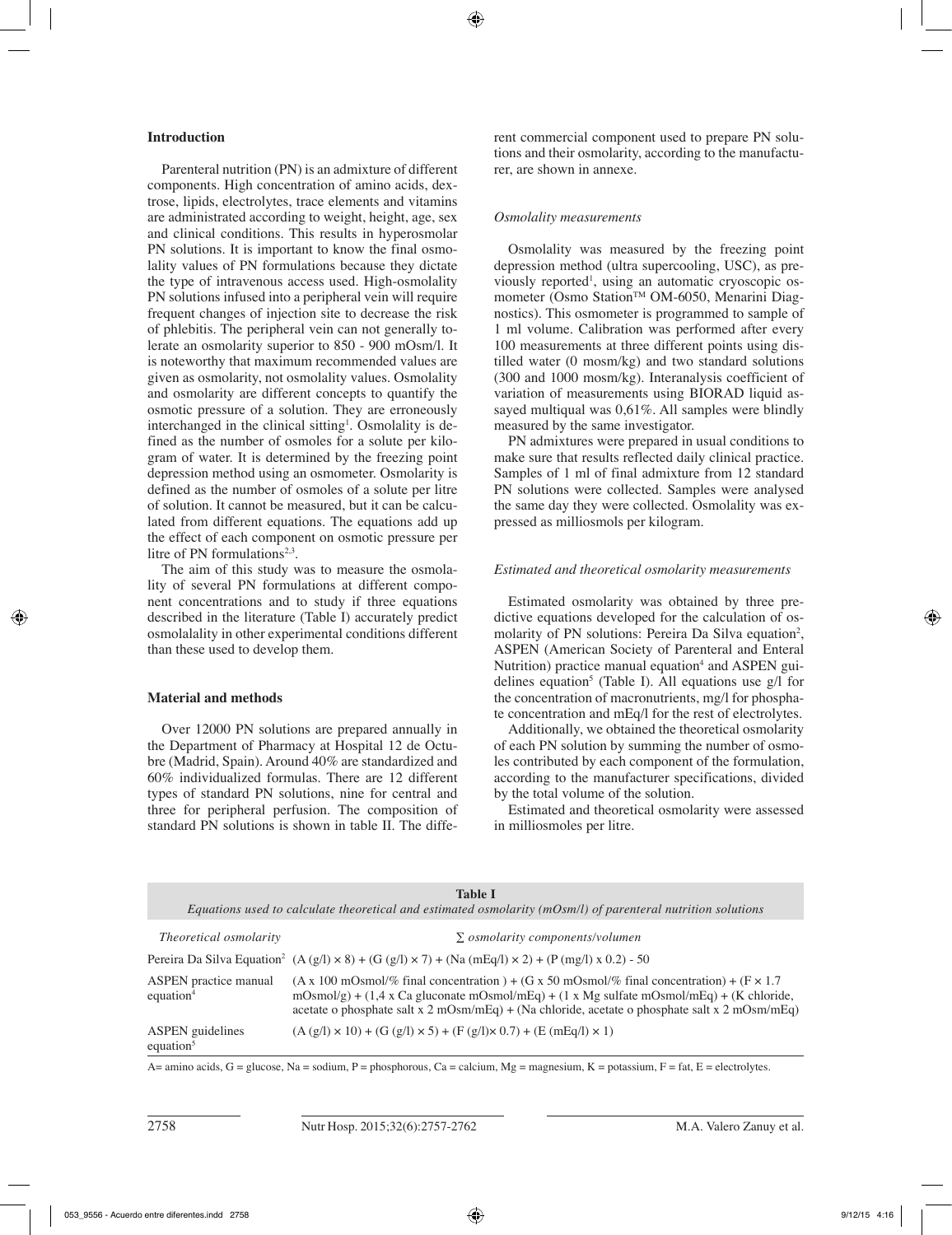| <b>Table II</b><br>Composition of standard parenteral nutrition (PN)<br>solutions studied |                 |                  |  |  |
|-------------------------------------------------------------------------------------------|-----------------|------------------|--|--|
| Component                                                                                 | Peripheral PN   | Central PN       |  |  |
| Amino acids $(g/l)$                                                                       | $22.6 \pm 3.2$  | $48,8 \pm 6,7$   |  |  |
| Dextrose $(g/l)$                                                                          | $51,8 \pm 4,9$  | $130.7 \pm 25.8$ |  |  |
| Fat $(g/l)$                                                                               | $21.8 \pm 1.5$  | $33.0 \pm 7.3$   |  |  |
| Sodium(mEq/l)                                                                             | $50.2 \pm 10.1$ | $64.0 \pm 15.4$  |  |  |
| Potasium (mEq/l)                                                                          | $21,1 \pm 3,0$  | $35.9 \pm 10.7$  |  |  |
| Chlorine $(mEq/l)$                                                                        | $56.5 \pm 10.4$ | $73.4 \pm 18.7$  |  |  |
| Magnesium (mEq/l)                                                                         | $5.2 \pm 0.7$   | $10.1 \pm 2.0$   |  |  |
| Calcium (mEq/l)                                                                           | $5.2 \pm 0.7$   | $9.0 \pm 2.6$    |  |  |
| Phosphorous( mmol/l)                                                                      | $6.2 \pm 0.6$   | $11.9 \pm 2.4$   |  |  |
| Acetate $(mEq/I)$                                                                         | $38.9 \pm 11.9$ | $67.3 \pm 10.7$  |  |  |

# *Statistical analysis*

Results are shown as mean  $\pm$  standard deviation (SD). Pearson correlation test was used to determine the relationship between the measured osmolality and each component of final PN admixture. We included all components of PN solutions: amino acids, dextrose, lipids, sodium, potassium, chlorine, calcium, magnesium, phosphate and acetate having statistical significance in a lineal multivariate regression analysis. A  $p < 0.05$  was considered as statistical significance. Additionally, we analyzed the agreement between the measured osmolality and the osmolarity obtained by summing the number of osmoles contributed by each component according to the manufacturer formulation (theoretical osmolarity) and the agreement between measured osmolality and estimated osmolarity obtained by different equations. The discrepance between the measured osmolality and estimated osmolarity was analyzed by assessing the difference and relative error of the values obtained from the three equations. That represents the differential bias.

Statistical analysis was performed with SPSS 15.0 version.

# **Results**

Mean  $\pm$  SD osmolality of PN solutions for central and peripheral infusion solutions was  $1789 \pm 256$ (range  $1540 - 2372$ ) and  $751 \pm 64$  mOsm/kg (range) 689 – 817), respectively. The measured maximum value was 2036 mOsm/kg and the minimum was 664 mOsm/kg.

Strong lineal relations were found between the measured osmolality and the components of PN admixture (Table III). In decresing order of importance, the osmolality of PN formulations was due to glucose  $(r = 0.954)$ , amino acids  $(r = 0.932)$  and fat ( $r = 0.555$ ). Lineal correlation was also found for electrolytes: sodium, potassium, magnesium, calcium, phosphorous and acetate in bivariate analysis. Using "step by step" method, our lineal multivariate analysis included the number of milliosmols provided by dextrose and amino acids but not lipid and electrolytes.

Measured osmolality and theoretical and estimated osmolarities had good correlation in the bivariate analysis (Table IV). The ASPEN Practice Manual had the best Pearson correlation coefficient when

| <b>Table III</b><br>Equations describing the bivariate analysis correlation between components and osmolality<br>of parenteral nutrition solutions |                                             |                |          |                                                                                    |  |
|----------------------------------------------------------------------------------------------------------------------------------------------------|---------------------------------------------|----------------|----------|------------------------------------------------------------------------------------|--|
| Component                                                                                                                                          | Equation<br>Osmolarity<br>$(Osm \, mosm/l)$ | coefficient(r) | analysis | Pearson correlation p value bivariante p value multivariate<br>regression analysis |  |
| Amino acids $(A)$ $(g/l)$                                                                                                                          | $Osm = 37.8 \times A - 71.2$                | 0.932          | 0.000    | 0.013                                                                              |  |
| Glucose $(G)$ $(g/l)$                                                                                                                              | $Osm = 11.9 \times G + 204.6$               | 0.954          | 0.000    | 0.011                                                                              |  |
| Fat $(F)$ $(g/l)$                                                                                                                                  | $Osm = 47.9 \times F + 79.8$                | 0.555          | 0.005    | 0.135                                                                              |  |
| Sodium $(Na)$ (mEq/l)                                                                                                                              | $Osm = 19.9 \times Na + 323.2$              | 0.377          | 0.034    | 0.077                                                                              |  |
| Potassium $(K)$ (mEq/l)                                                                                                                            | $Osm = 34.0 \times K + 433.6$               | 0.564          | 0.005    | 0.426                                                                              |  |
| Chlorine (Cl) (mEq/l)                                                                                                                              | $Osm = 14.1 \times Cl + 552.4$              | 0.248          | 0.099    | 0.167                                                                              |  |
| Magnesium $(Mg)$ (mEq/l)                                                                                                                           | $Osm = 154.7 \times Mg + 149.1$             | 0.711          | 0.001    | 0.500                                                                              |  |
| Calcium $(Ca)$ (mEq/l)                                                                                                                             | $Osm = 136.8$ x Ca + 426.7                  | 0.567          | 0.005    | 0.056                                                                              |  |
| Phosphorous (P) (mmol/l)                                                                                                                           | $Osm = 135.2 \times P + 106.7$              | 0.756          | 0.000    | 0.104                                                                              |  |
| Acetate $(Ac)$ (mEq/l)                                                                                                                             | $Osm = 22.4 \times Ac + 180.0$              | 0.513          | 0.009    | 0.055                                                                              |  |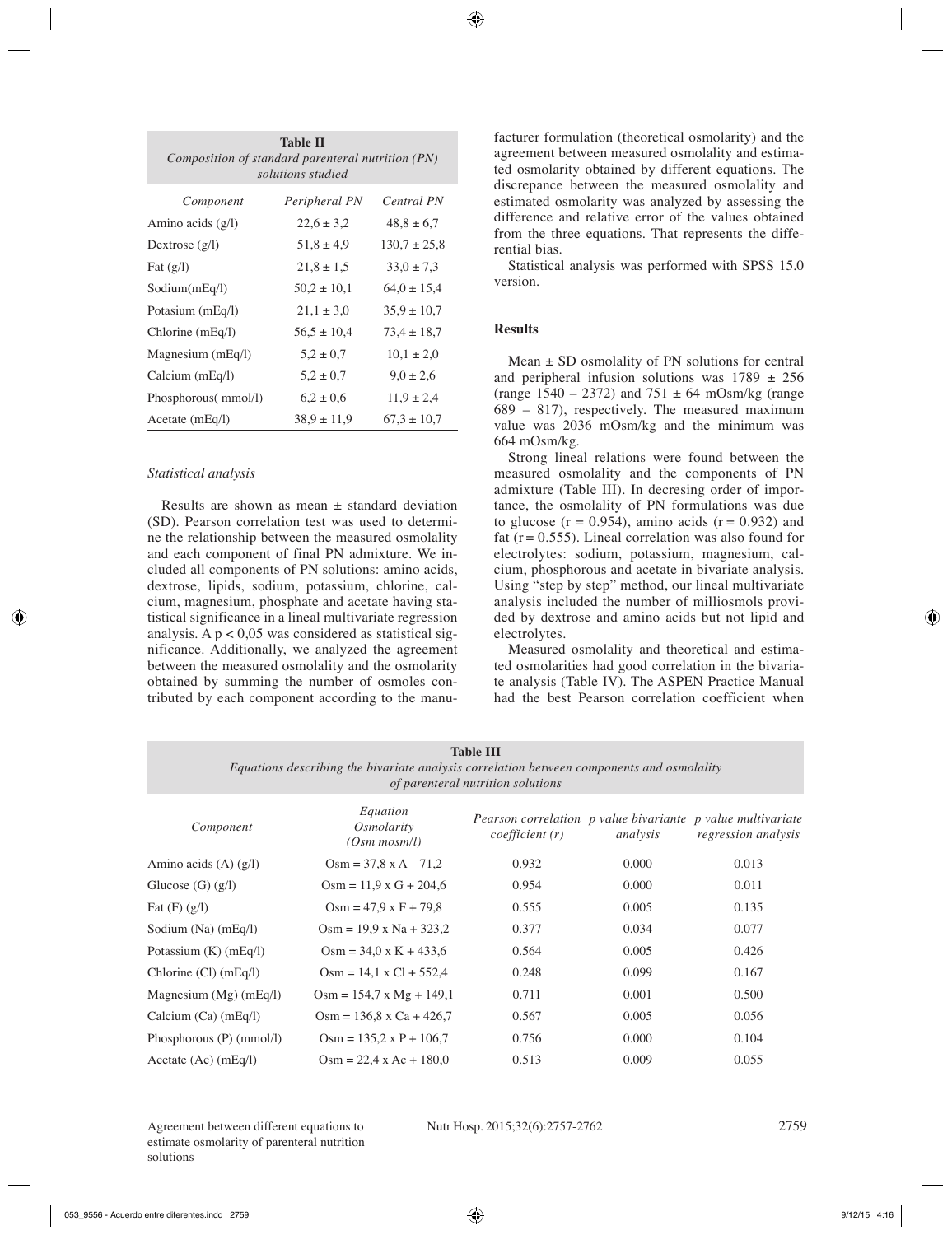estimated osmolarity was compared with measured osmolality.

The results of predictive performance analysis are shown in table V. All equations underestimated the osmolality, except ASPEN guidelines equation, than overestimated the osmolality for peripheral PN. The theoretical formula and ASPEN guidelines equation had lower relative error for peripheral PN.

#### **Discussion**

PN can be infused via a peripheral venous catheter into a peripheral vein or via central venous catheter into a central vein. PN is associated with different complications. It is well know that peripheral infusion of hypertonic solutions may cause phlebitis6,7,8. Many factors are involved in the development of this complication. Specifically, the role of pH and osmolality has been described<sup>9</sup>.  $ESPEN^{10}$  and  $ASPEN^{11}$  guidelines recommend that osmolarity should be < 850 – 900 mOsm/l for peripheral venous access. It is important to know the final osmolality of PN solutions in order to choose the access route and to decrease the rate of phlebitis. The freezing point depression method is the preferable way to measure the osmolality. With this method, the mean osmolality of our PN solutions was  $751 \pm 64$  mOsm/kg for peripheral and  $1789 \pm 256$  for central formulations.

PN solutions are obtained from the mixture of many components, including amino acids, dextrose, fat, electrolytes, trace elements and vitamins. The final dextrose and amino acids concentration was the major determinant of osmolality of PN solutions in our study. The major role of amino acids and dextrose in the increased of osmolality of PN solutions is well described in the literature and it is shown in osmolarity equations. In our study other components as fat and electrolytes contributed little to the final osmolality value of PN solutions.

Osmolality and osmolarity are physical terms to quantify the osmotic pressure of a solution. Different concepts are behind those words although they are erroneously interchanged in the clinical setting. Osmolality is defined as the number of osmoles of a solute per kilogram of water. It is determined by the

| <b>Table IV</b><br>Pearson correlation coefficient (r) between measured osmolality, theoretical and estimated osmolarities ( $p = 0,000$ ) |          |                    |                              |                 |                                                    |
|--------------------------------------------------------------------------------------------------------------------------------------------|----------|--------------------|------------------------------|-----------------|----------------------------------------------------|
|                                                                                                                                            | Measured | <i>Theoretical</i> | Pereira Da Silva<br>equation | manual equation | <b>ASPEN</b> practice ASPEN guidelines<br>equation |
| Measured                                                                                                                                   |          | 0.963              | 0,927                        | 0.948           | 0,936                                              |
| Theoretical                                                                                                                                | 0.963    |                    | 0.955                        | 0.996           | 0,988                                              |
| Pereira Da Silva equation                                                                                                                  | 0.927    | 0,955              |                              | 0.964           | 0,959                                              |
| <b>ASPEN</b> practice manual<br>equation                                                                                                   | 0.948    | 0.996              | 0.964                        |                 | 0.993                                              |
| <b>ASPEN</b> guidelines<br>equation                                                                                                        | 0.936    | 0.988              | 0.959                        | 0.993           |                                                    |

**Table V** 

*Predictive performances of the different models compared with measured osmolality (mean ± SD)*

|                                          | Peripheral infusion |                                             | Central infusion   |                                             |
|------------------------------------------|---------------------|---------------------------------------------|--------------------|---------------------------------------------|
|                                          | Difference          | <i>Relative error</i> $(\%)$<br>$(CI 95\%)$ | <i>Difference</i>  | <i>Relative error</i> $(\%)$<br>$(CI 95\%)$ |
| Theoretical                              | $-31 \pm 6.0$       | $4.1 \pm 0.4$<br>$(2,9-5,2)$                | $-294.4 \pm 80.7$  | $16.6 \pm 4.4$<br>$(13.2 - 20.0)$           |
| Pereira Da Silva equation                | $-212 \pm 93.8$     | $28.1 \pm 25.9$<br>$(-36.3 - 92.6)$         | $-432.5 \pm 104.3$ | $24.2 \pm 5.1$<br>$(20.3 - 28.2)$           |
| <b>ASPEN</b> practice manual<br>equation | $-73.0 \pm 31.2$    | $9.5 \pm 3.6$<br>$(0.4 - 18.7)$             | $-369.5 \pm 105.6$ | $20.8 \pm 5.5$<br>$(16.5 - 25.1)$           |
| <b>ASPEN</b> guidelines equation         | $+35.6 \pm 40.5$    | $4.9 \pm 5.9$<br>$(-19.8 - 9.8)$            | $-31.6 \pm 151.6$  | $2.0 \pm 8.2$<br>$(-4,2 - 8,3)$             |

 $CI = confidence$  intervals

 $SD =$  standard deviation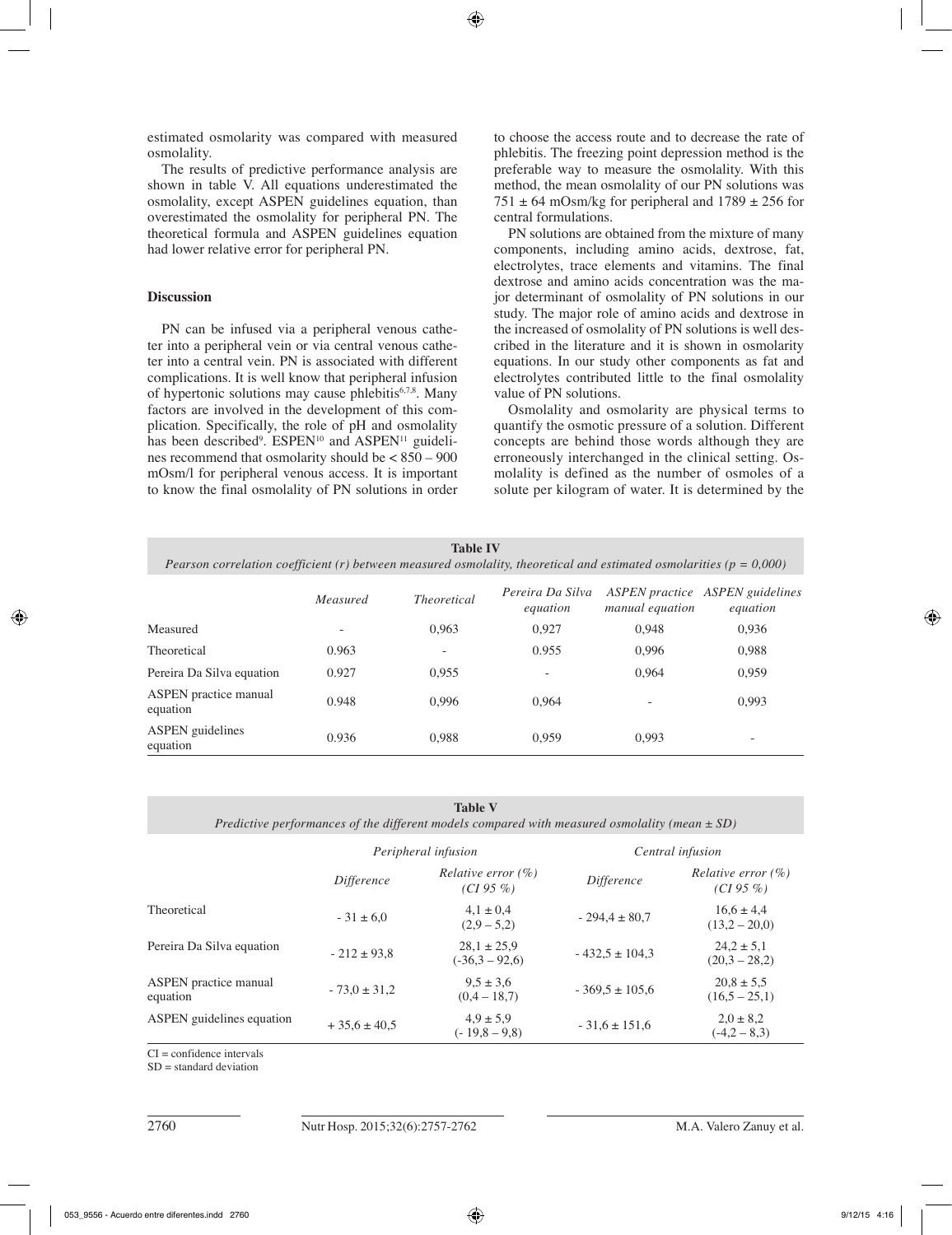freezing point depression method using an osmometer. Osmolarity is defined as the number of osmoles of a solute per litre of solution. An osmolarity value obtained by the freezing point depression is directly proportional to the osmolarity<sup>12</sup>. In the clinical setting, as the equipment for osmometry is expensive, osmometers are usually not available and direct measurement of osmolalities of PN solution is not routinely undertaken. If a valid equation for the calculation of osmolarity of PN solutions can be derived of osmotically active components, this equation would decrease the likelihood of phlebitis and other complications associated to PN. In the literature different equations have been proposed for the estimation of osmolarities of PN solutions. These equations allow for a practical prediction of the measured osmolality to estimate osmolarity. However, it is not known which equation adjusts best to measured osmolality of PN. Our results show a correlation very close to linearity between measured osmolality and

| Annexe<br>Characteristics of components used to prepare parenteral nutrition solutions |                                                          |                      |                                     |                                                |
|----------------------------------------------------------------------------------------|----------------------------------------------------------|----------------------|-------------------------------------|------------------------------------------------|
| <b>Nutrient</b>                                                                        | Manofacturer<br>formulations                             | Composition          | Manofacturer<br>osmolarity (mOsm/l) | Pharmaceutical laboratory                      |
| Amino acids                                                                            | Tauramin 12,6%                                           | 500ml/bottle         | 1096                                | Laboratorios Grifols, S.A.<br>(Spain)          |
|                                                                                        | Synthamin 9                                              | 500ml/bottle         | 520                                 | Baxter S.L. (Spain)                            |
|                                                                                        | Synthamin 14                                             | 500 - 1000 ml/bottle | 880                                 | Baxter S.L. (Spain)                            |
|                                                                                        | Synthamin 17                                             | 500 - 1000 ml/bottle | 1060                                | Baxter S.L. (Spain)                            |
|                                                                                        | Aminoven 15%                                             | 500 ml/bottle        | 1505                                | Fresenius Kabi Deutschland<br>GmbH (Germany)   |
| Dextrose                                                                               | Glucosa $5\%$                                            | 250 - 500 ml/bottle  | 278                                 | Laboratorios Physan S.A.<br>(Spain)            |
|                                                                                        | Glucosa 10%                                              | 100 ml/bottle        | 555                                 | Laboratorios Grifols, S.A.                     |
|                                                                                        |                                                          | 250 - 500 ml/bottle  | 556                                 | (Spain)<br>Laboratorios Physan S.A.<br>(Spain) |
|                                                                                        | Glucosa 30%                                              | 500 ml/bottle        | 1665                                | Laboratorios Grifols, S.A.<br>(Spain)          |
|                                                                                        | Glucosa 40%                                              | 500 ml/bottle        | 2220                                | B. Braun Medical, S.A. (Spain)                 |
|                                                                                        | Glucosa 50%                                              | 100 ml/bottle        | 2777                                | Laboratorios Grifols, S.A.<br>(Spain)          |
|                                                                                        |                                                          | 500 ml/bottle        | 2775                                | Baxter S.L. (Spain)                            |
|                                                                                        | Glucosa 70%                                              | 250 ml/bottle        | 3890                                | B. Braun Medical, S.A. (Spain)                 |
| Lipids                                                                                 | Smof 20%                                                 | 100 - 250 ml/bottle  | 270                                 | Fresenius Kabi España S.A.U<br>(Spain)         |
|                                                                                        | Lipoplus $20\%$                                          | 100 - 250 ml/bottle  | 410                                 | B. Braun Melsungen AG (Ger-<br>many)           |
| Electrolytes                                                                           | Hyperlite 75                                             | 75 ml/bottle         | 4200                                | B. Braun Medical, S.A. (Spain)                 |
|                                                                                        | Glycophos                                                | 20 ml/bottle         | 2540                                | Fresenius Kabi España S.A.U<br>(Spain)         |
|                                                                                        | Sulfato de Magnesio Gen- 10 ml/bottle<br>farma 150 mg/ml |                      | 700                                 | Genfarma Laboratorio S.L.<br>(Spain)           |
|                                                                                        | Cloruro de Sodio B.Braun 10 ml/bottle<br>20%             |                      | 6844                                | B. Braun Medical, S.A. (Spain)                 |
| Trace elements                                                                         | Addamel                                                  | 10 ml/bottle         | 2500                                | Fresenius Kabi España S.A.U<br>(Spain)         |
| <b>Vitamins</b>                                                                        | Cernevit                                                 | 5 ml/bottle          | 1000                                | Baxter S.L. (Spain)                            |